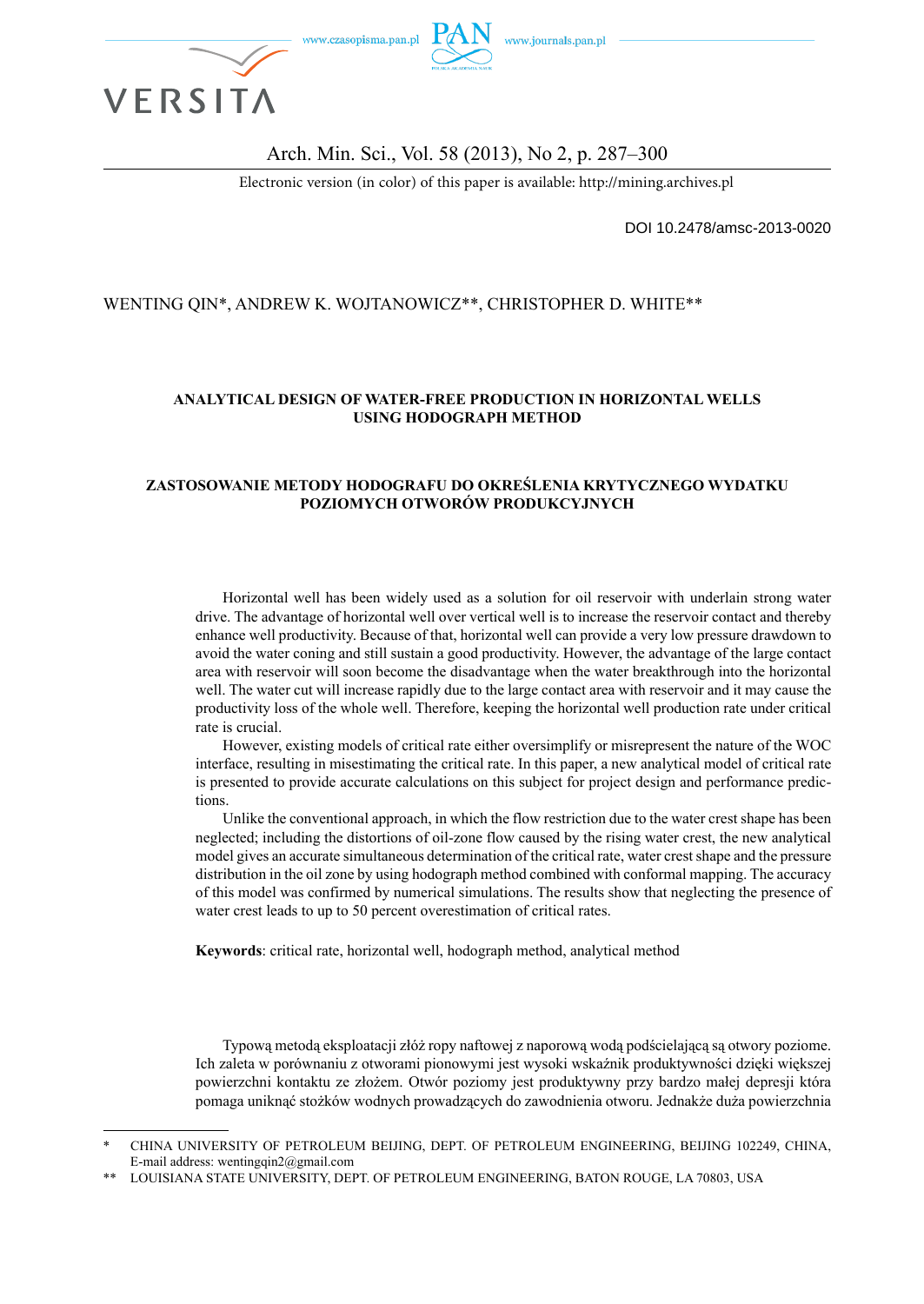

kontaktu ze złożem staje się wadą otworów poziomych gdy stożek wodny dostanie się do otworu. Następuje wtedy gwałtowne zawodnienie otworu i szybka utrata produktywności. Z tego powodu wydatek otworu musi być utrzymany poniżej wartości wydatku krytycznego, tzn. maksymalnego wydatku bez udziału stożka wodnego.

Istniejące modele analityczne wydatku krytycznego są albo zbyt uproszczone lub też niedokładne w opisie lokalnej powierzchni kontaktu między ropą naftową i wodą podścielającą co prowadzi do błędnej oceny wydatku krytycznego. W tym artykule prezentujemy nowy model matematyczny wydatku krytycznego który jest bardziej dokładny przez co lepiej nadaje się do obliczeń projektowych.

W przeciwieństwie do istniejących modeli, nasz model uwzględnia ograniczenie dopływu ropy do otworu spowodowane wzrostem stożka wodnego ponad statyczną powierzchnię kontaktu ropy z wodą podścielającą oraz pozwala dokładnie obliczyć wydatek krytyczny oraz opisać kształt powierzchni stożka i zmianę ciśnienia w złożu z odległością od otworu poziomego. Równania modelu zostały wyprowadzone z teorii hodografu połączonej z metodą odwzorowań konforemnych. Wyniki obliczeń przy użyciu równań modelu wykazują zgodność z wynikami symulatora złoża. Stwierdzono również, że typowe dla innych modeli założenie płaskiej powierzchni kontaktu ropa/woda i zaniedbanie efektu kształtu stożka wodnego może prowdzić do 50-procentowej przeceny wartości wydatku krytycznego

**Słowa kluczowe:** stożki wodne, wydatek krytyczny, otwory horyzontalne, metoda hodografu

# **Nomenclature**

| $\boldsymbol{t}$   | - is a parameter and $0 \le t \le \infty$ ,                                             |
|--------------------|-----------------------------------------------------------------------------------------|
| g                  | - gravitational acceleration, $g = 9.81$ m/s <sup>2</sup> ,                             |
| $h_o$              | $-$ oil zone thickness, ft [m],                                                         |
| $h_w$              | - water zone thickness, ft $[m]$ ,                                                      |
| $h_{pc}$           | - capillary transition zone, ft [m],                                                    |
| $k_0$              | - oil zone permeability, md $[m^2]$ ,                                                   |
| $k_{w}$            | - water zone permeability, md $\lceil m^2 \rceil$ ,                                     |
| $k_{\rm ro}$       | - oil zone relative permeability, md $\lceil m^2 \rceil$ ,                              |
| $k_{rw}$           | - water zone relative permeability, md $\lceil m^2 \rceil$ ,                            |
| $q_c$              | - critical oil rate per unit length, stb/d/ft $[m^2/s]$ ,                               |
| $q_{cD}$           | - dimensionless critical rate, stb/d/ft $\lceil m^2/s \rceil$ ,                         |
| $\mathcal{X}$      | $- x$ direction or dimension, ft [m],                                                   |
| $x_{eD}$           | - dimensionless reservoir extent,                                                       |
| y                  | $-$ y direction or dimension, ft [m],                                                   |
| $\overline{z}$     | $-$ z direction or dimension, ft [m],                                                   |
| $\mu$ <sub>o</sub> | $-$ oil viscosity, cp [kg/m.s],                                                         |
| $\mu_w$            | - water viscosity, cp [kg/m.s],                                                         |
|                    | $\rho_0$ – oil density, lb/cu.ft [kg/m <sup>3</sup> ],                                  |
| $\rho_w$           | - water density, lb/cu.ft [kg/m <sup>3</sup> ],                                         |
|                    | $\Phi_{\alpha}$ , $\Phi_{w}$ – flow potential of oil and water, respectively, psi [Pa], |
| ln                 | - Natural logarithm,                                                                    |
| $\cosh$            | - Hyperbolic cosine.                                                                    |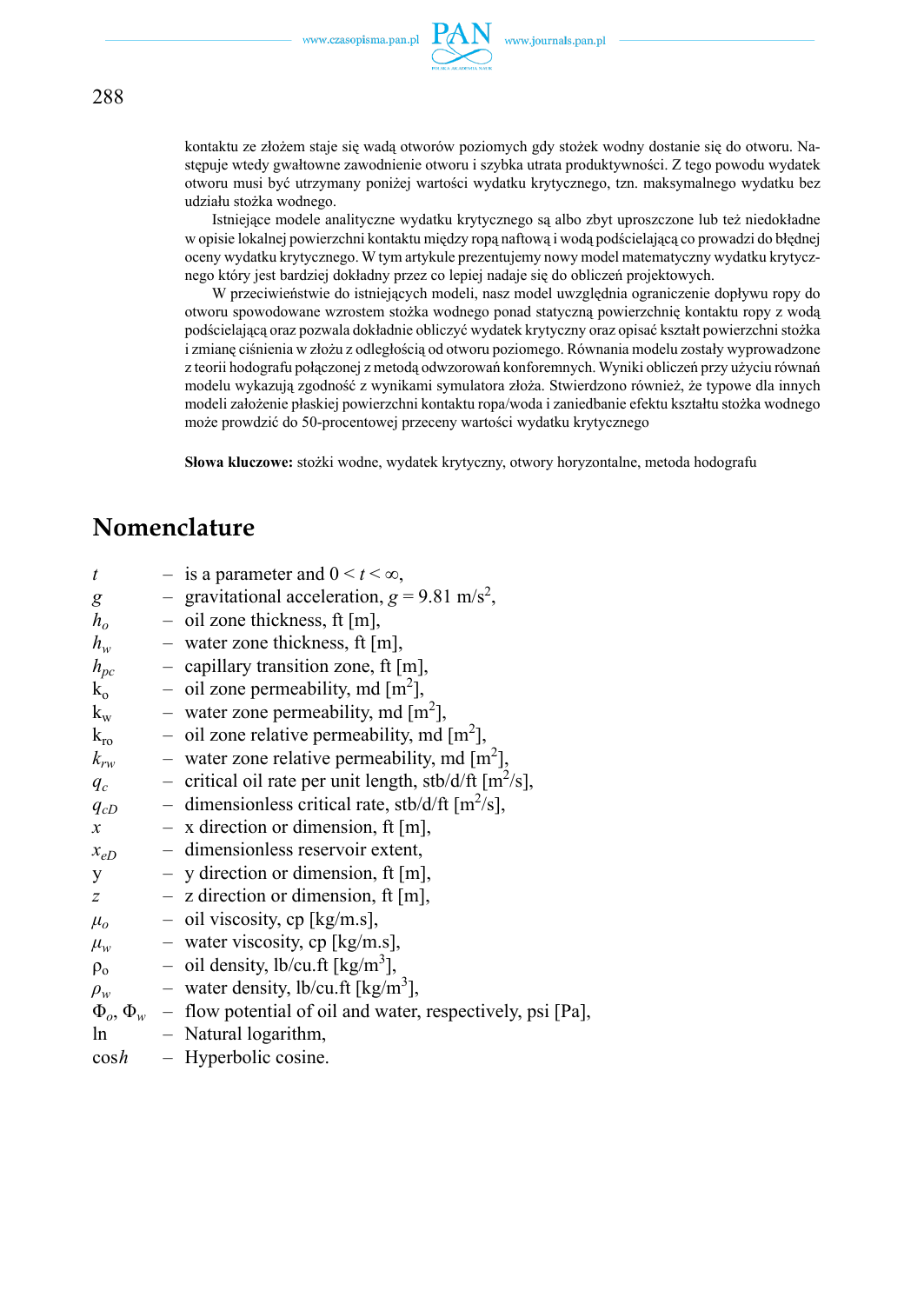## **1. Introduction**

An analytical method and numerical simulation can both be used to determine the critical rate for horizontal well. However, for practical purposes, the problem should be solved by the simplest and least costly method that will yield an adequate answer. In practice, compared with the long period of computational time required for numerical simulation, the time and cost factors favor the use of analytical solutions, because a solution may take a simple form and can be easy to apply. They are accurate when all the assumptions are valid.

Several analytical models of critical rate calculation in horizontal wells have been presented by various authors. Chaperon (1986) derived the critical rate analytical solution for horizontal well by extending the classic treatment of the water coning phenomena as presented by Muskat and Wyckoff (1935) to horizontal wells. The key approximation made in her model is that the pressure distribution in the oil zone in the presence of a water cone is effectively the same as the pressure distribution without the water cone. Because the solution neglected the flow restriction due to the presence of the water cresting, the Chaperon approximation may overestimate the critical rate. Giger (1989) provided a general solution of the shape of the water crest and critical rate by using the hodograph method presented by Efros (1963). Because the crest shape is estimated at a large distance from the well, Giger (1989) suggested that these solutions not be used for small values of the dimensionless drainage radius. McCarthy (1993) solved the interface problem using the hodograph method by assuming that the crest shape intersected with the original WOC at a zero angle. This zero angle theory is true in vertical wells. For vertical wells, the pressure distribution in the oil zone is a logarithmic function. However, matters are different for the horizontal wells. At a large distance from the well, the flow is nearly linear. We can no longer assume that a water level has a horizontal asymptote.

In this study, the improved model for critical rate in horizontal wells is built using the hodograph method. The model can improve the accuracy of the critical rate calculation with less restriction. The model is verified with numerical simulation.

# **2. Analytical model of critical rate in horizontal well**

The well is modeled as a line source that assumes that the wellbore radius is negligibly small and the wellbore can be treated as a line. The well is assumed to be parallel to the top and bottom boundaries. The reservoir boundary at the top of the oil pay zone is assumed to be a noflow boundary. Also, there is constant flow potential at the lateral boundary of the drainage area,  $x_e$  representing the condition where potential is maintained in the reservoir due to the natural water influx from underlain aquifer. It is also assumed that fluids are immiscible, incompressible, and have constant viscosities. The permeability is homogenous and isotropic, and porosity is uniform. There is a sharp interface between the water and oil – the transition zone is neglected. Friction loss along the wellbore is negligible.

We use the hodograph method presented by Bear and Dagan (1964) to develop the improved model for critical rate solution. The derivation of the analytical solution is given in Appendix A. The equations for calculating critical rate in a reservoir with thickness at  $h_0$  and bounded by outer distance at *xe*: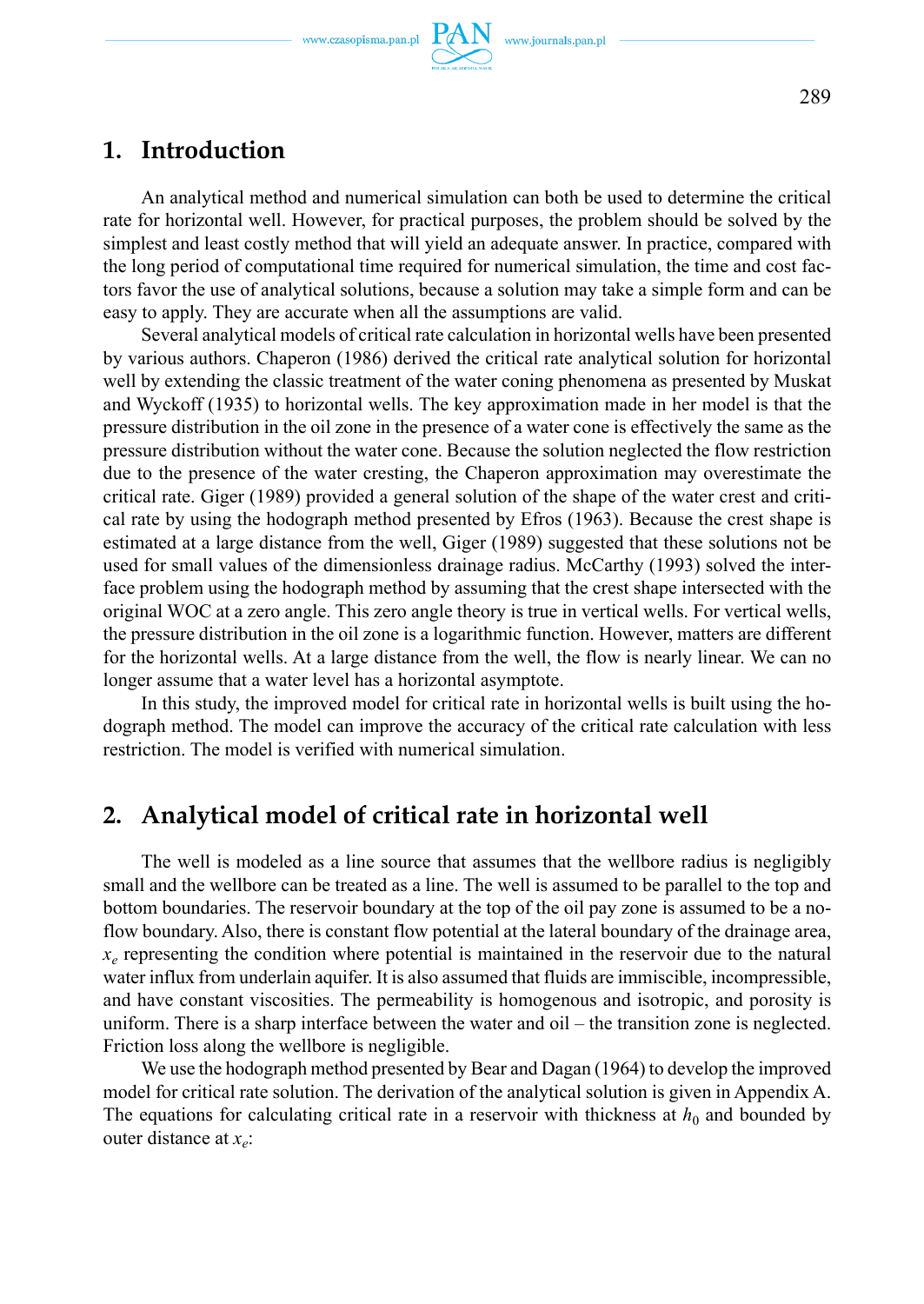

290

$$
\frac{q_c \mu_o}{k_o(\rho_w - \rho_o)g\pi} \ln 2 + \frac{q_c \mu_o \text{lncosh } t}{k_o(\rho_w - \rho_o)g\pi} = h_o \tag{1}
$$

$$
\frac{2q_c\mu_o}{k_o(\rho_w-\rho_o)g\pi^2}\int_0^t t \tanh t dt = x_e
$$
 (2)

Equations 1 and 2 can be solved simultaneously to obtain the critical rate. The solution will be expressed in dimensionless form for simplicity and generality (Table 1).

Dimensionless group defined

TABLE 1

| Dimensionless group            | Symbol   | <b>Equation</b>                              |  |  |
|--------------------------------|----------|----------------------------------------------|--|--|
| Dimensionless critical rate    | $q_{cD}$ | $q_c$<br>$q_{cD}$<br>$(\rho_w - \rho_o)gh_o$ |  |  |
| Dimensionless reservoir extent | $x_{eD}$ |                                              |  |  |

If the effects of relative permeability and capillary pressure are not negligible, the effective permeability  $k_0$  and oil zone thickness  $h_0$  in Equations 1 and 2 can be replaced by end-point relative permeability  $k_0 k_{ro}$  and an oil zone thickness above the capillary transition zone of  $h_o - h_{pc}$ , respectively.

The new dimensionless groups now become:

$$
q_{cD} = \frac{q_c}{\frac{k_o k_{ro}}{\mu_o} (\rho_w - \rho_o) g (h_o - h_{pc})}
$$
(3)

$$
x_{eD} = \frac{x_e}{h_o - h_{pc}}
$$
\n<sup>(4)</sup>

where  $h_{pc}$  is the thickness of the capillary transition zone.

The relationship between  $q_{cD}$  and  $x_{eD}$  is shown in figure 1. The relationship appears to be linear with the (-1) slope implying that the dimensionless critical rate is proportional to the reciprocal of dimensionless reservoir extent  $(1/x_{eD})$  on a log-log scale. Figure 1 can be used as a simple and easy tool to predict critical rate in horizontal wells.

### **3. Verification**

In this section, the validity the hodograph model will be tested using a commercial numerical reservoir simulator. The numerical model (IMEX) is a black-oil model developed by CMG. Figure 2 shows a sketch of a reservoir model with a bottom aquifer and a well perforated at the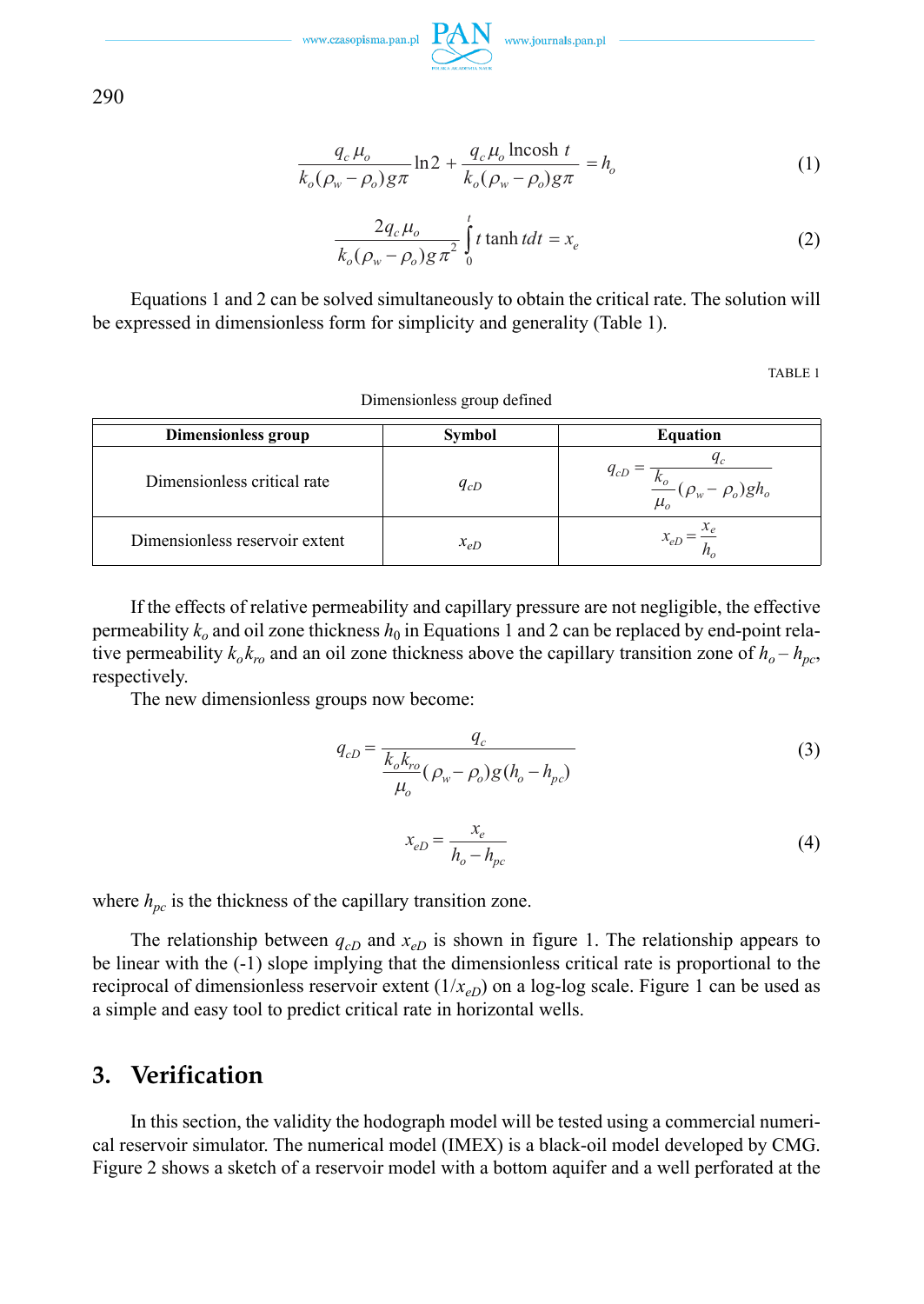



Fig. 1. Dimensionless critical rate in log-log scale



Fig. 2. Numerical model schematics

top of the reservoir. This model has a constant potential boundary obtained by injecting produced fluid into the reservoir through a vertical well. A 2D *x-z* model is used in this simulation.

As two dimensionless variables relating the shape of the relative permeability curves, exponents  $n<sub>o</sub>$  and  $n<sub>w</sub>$  are included to study the effect of the shape of the water/oil relative permeability curves between end points in the simulation. Figure 3 shows different permeability curves with the different exponents of  $n<sub>o</sub>$  and  $n<sub>w</sub>$ . Capillary pressure is included in some of these cases. Figure 3 also gives the capillary pressure curve.

The input data for all these cases are summarized in Table 2. All simulations were performed above the bubble point pressure and assume incompressible fluids.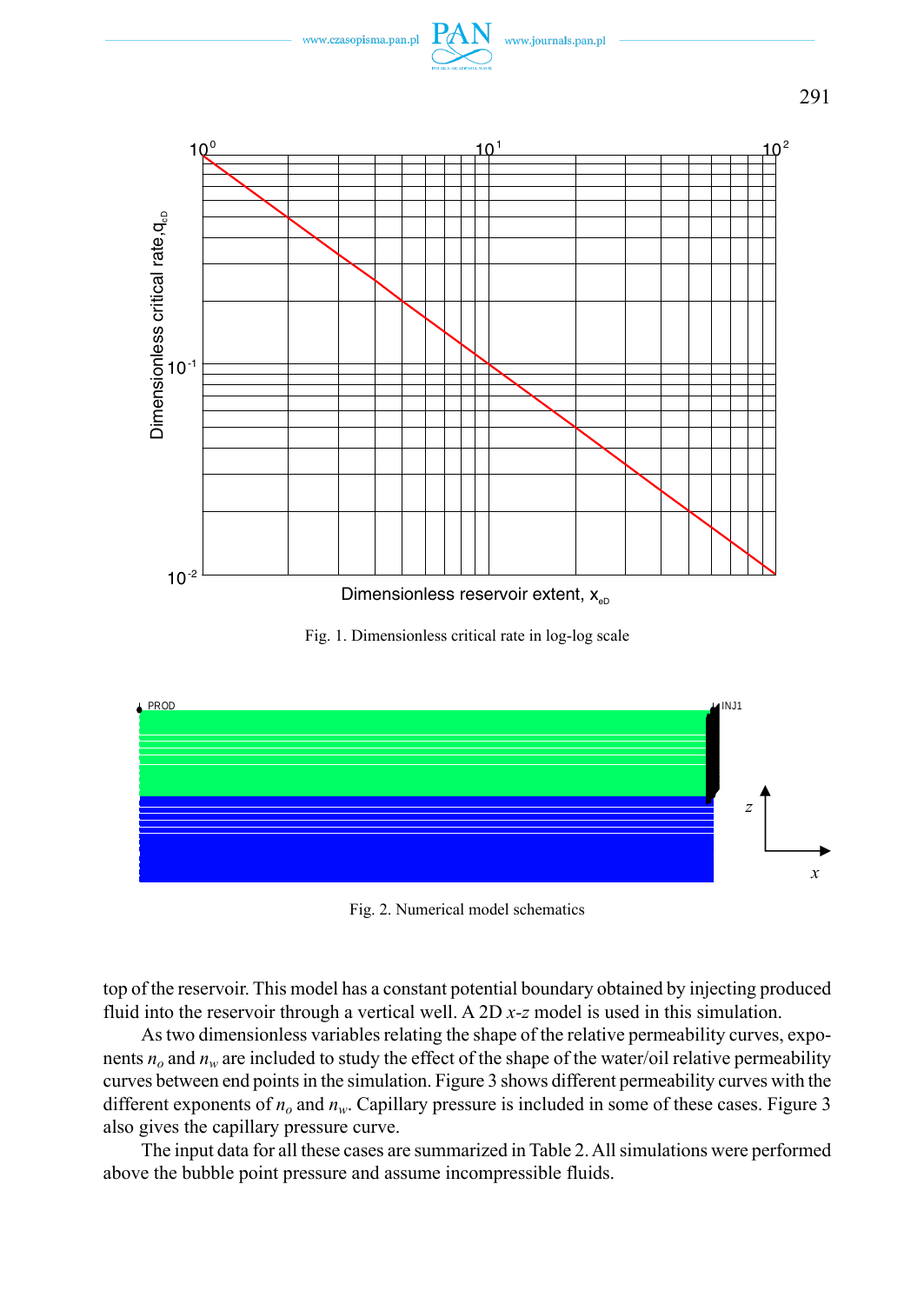





Fig. 3. Input relative permeability curves and capillary pressure curve

TABLE 2

| Cases          | Oil type                    | $k$ (md) | $\mu$ (cp)              |            | $API^{\circ}$ |          |                            |       | $p_c$ (psi) |
|----------------|-----------------------------|----------|-------------------------|------------|---------------|----------|----------------------------|-------|-------------|
|                |                             |          |                         | $\phi$ (%) |               | $x_{eD}$ | $n_{\scriptscriptstyle a}$ | $n_w$ |             |
| 1              | 2                           | 3        | $\overline{\mathbf{4}}$ | 5          | 6             | 7        | 8                          | 9     | 10          |
|                | Light oil                   | 10       | 1.5                     | 12         | 35            | 1.39     | 1                          |       | $\Omega$    |
| 2              |                             | 10       | 1.5                     | 12         | 35            | 2.57     | 1                          |       | $\theta$    |
| 3              |                             | 10       | 1.5                     | 12         | 35            | 4.95     | 1                          |       | $\theta$    |
| $\overline{4}$ |                             | 10       | 1.5                     | 12         | 35            | 10.82    | 1                          |       | $\Omega$    |
| 5              |                             | 10       | 1.5                     | 12         | 35            | 23.56    |                            |       | $\theta$    |
| 6              |                             | 200      | 2                       | 20         | 26            | 1.39     |                            |       | $\theta$    |
| 7              | Light oil<br>$\overline{c}$ | 200      | 2                       | 20         | 26            | 1.39     | $\overline{c}$             | 3.5   | $\theta$    |
| 8              |                             | 200      | 2                       | 20         | 26            | 1.41     | 1                          |       | $\Omega$    |
| 9              |                             | 200      | $\overline{c}$          | 20         | 26            | 1.42     | 2                          | 2     | $\theta$    |
| 10             |                             | 200      | 2                       | 20         | 26            | 1.45     | 2                          | 2.5   | $\theta$    |
| 11             |                             | 200      | $\overline{2}$          | 20         | 26            | 1.83     | $\overline{2}$             | 3.5   | 0.3057      |

Summary of selected simulation cases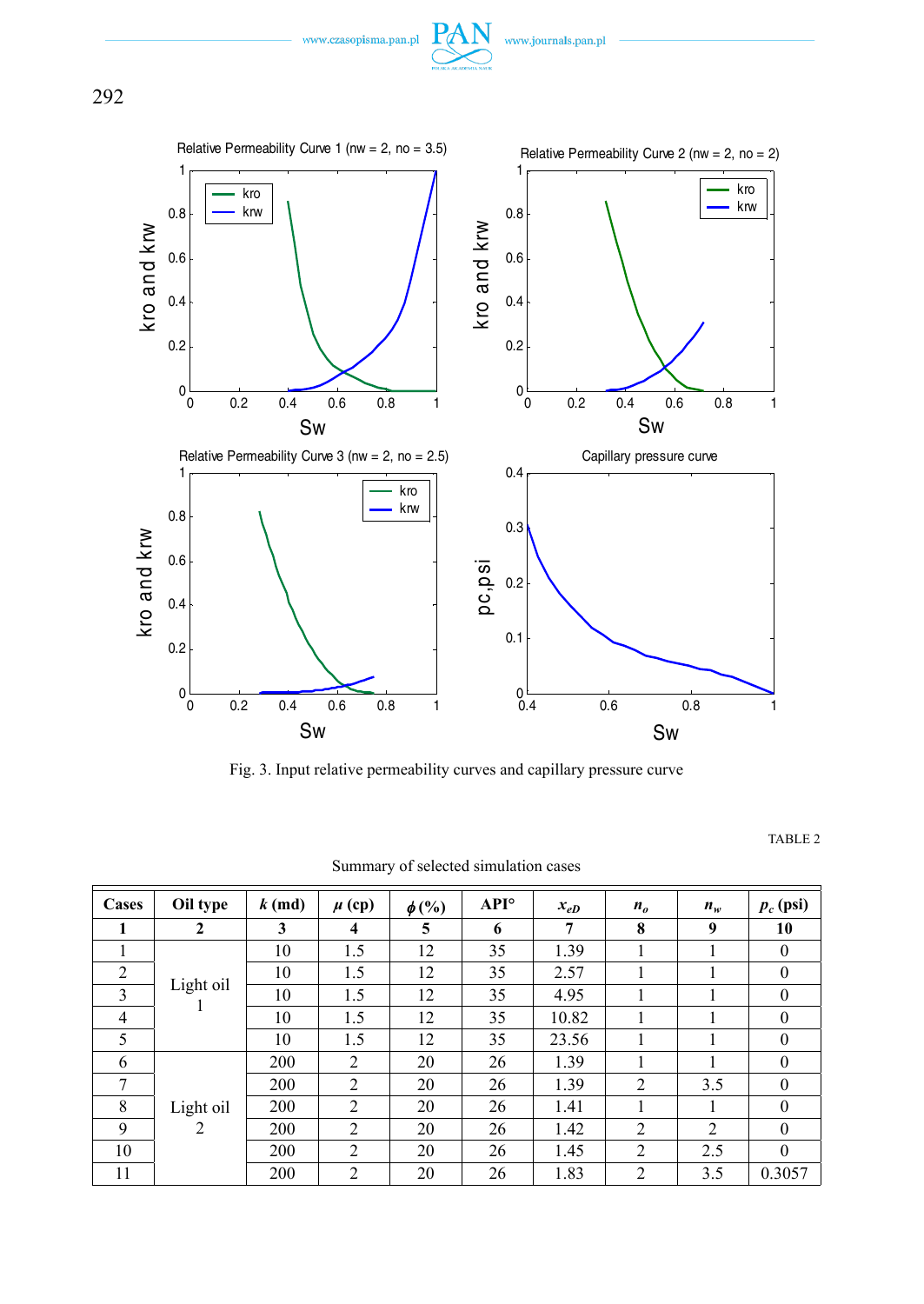

| 1  | $\overline{2}$ | 3    | $\overline{\mathbf{4}}$ | 5  | 6  | $\overline{7}$ | 8              | 9              | 10               |
|----|----------------|------|-------------------------|----|----|----------------|----------------|----------------|------------------|
| 12 | Light oil      | 200  | $\overline{c}$          | 20 | 26 | 2.61           | 1              | 1              | $\mathbf{0}$     |
| 13 |                | 200  | $\overline{c}$          | 20 | 26 | 2.75           | $\mathbf{1}$   | $\mathbf{1}$   | $\theta$         |
| 14 |                | 200  | $\overline{c}$          | 20 | 26 | 5.00           | $\mathbf{1}$   | $\mathbf{1}$   | $\mathbf{0}$     |
| 15 |                | 200  | $\overline{c}$          | 20 | 26 | 5.37           | $\mathbf{1}$   | 1              | $\theta$         |
| 16 |                | 200  | $\overline{c}$          | 20 | 26 | 5.65           | $\overline{c}$ | $\overline{2}$ | $\theta$         |
| 17 | 2              | 200  | $\overline{2}$          | 20 | 26 | 5.75           | $\overline{2}$ | 3.5            | $\theta$         |
| 18 |                | 200  | $\overline{c}$          | 20 | 26 | 6.13           | $\sqrt{2}$     | $\overline{c}$ | 0.3057           |
| 19 |                | 200  | $\overline{2}$          | 20 | 26 | 10.82          | $\mathbf{1}$   | $\mathbf{1}$   | $\theta$         |
| 20 |                | 200  | $\overline{c}$          | 20 | 26 | 10.88          | $\mathbf{1}$   | $\mathbf{1}$   | $\theta$         |
| 21 |                | 200  | $\overline{c}$          | 20 | 26 | 21.20          | $\mathbf{1}$   | $\mathbf{1}$   | $\theta$         |
| 22 |                | 870  | 20                      | 30 | 20 | 1.36           | $\mathbf{1}$   | $\mathbf{1}$   | $\theta$         |
| 23 |                | 870  | 20                      | 30 | 20 | 1.41           | $\overline{2}$ | 3.5            | $\boldsymbol{0}$ |
| 24 |                | 870  | 20                      | 30 | 20 | 1.45           | $\overline{2}$ | $\overline{2}$ | $\mathbf{0}$     |
| 25 |                | 870  | 20                      | 30 | 20 | 1.36           | $\overline{c}$ | 2.5            | $\theta$         |
| 26 | Heavy oil<br>1 | 870  | 20                      | 30 | 20 | 2.26           | $\overline{2}$ | 3.5            | 0.3057           |
| 27 |                | 870  | 20                      | 30 | 20 | 2.66           | $\mathbf{1}$   | $\mathbf{1}$   | $\mathbf{0}$     |
| 28 |                | 870  | 20                      | 30 | 20 | 5.33           | $\mathbf{1}$   | $\mathbf{1}$   | $\theta$         |
| 29 |                | 870  | 20                      | 30 | 20 | 10.95          | $\mathbf{1}$   | $\mathbf{1}$   | $\mathbf{0}$     |
| 30 |                | 870  | 20                      | 30 | 20 | 22.61          | $\mathbf{1}$   | $\mathbf{1}$   | $\mathbf{0}$     |
| 31 |                | 5000 | 65                      | 30 | 14 | 1.41           | $\mathbf{1}$   | $\mathbf{1}$   | $\theta$         |
| 32 |                | 5000 | 65                      | 30 | 14 | 1.38           | 1              | 1              | $\mathbf{0}$     |
| 33 | Heavy oil<br>2 | 5000 | 65                      | 30 | 14 | 1.41           | $\overline{2}$ | 3.5            | $\mathbf{0}$     |
| 34 |                | 5000 | 65                      | 30 | 14 | 2.62           | $\mathbf{1}$   | $\mathbf{1}$   | $\theta$         |
| 35 |                | 5000 | 65                      | 30 | 14 | 2.72           | $\mathbf{1}$   | $\mathbf{1}$   | $\Omega$         |
| 36 |                | 5000 | 65                      | 30 | 14 | 5.35           | $\mathbf{1}$   | $\mathbf{1}$   | $\theta$         |
| 37 |                | 5000 | 65                      | 30 | 14 | 5.72           | 1              | $\mathbf{1}$   | $\mathbf{0}$     |
| 38 |                | 5000 | 65                      | 30 | 14 | 9.07           | $\mathbf{1}$   | $\mathbf{1}$   | $\mathbf{0}$     |
| 39 |                | 5000 | 65                      | 30 | 14 | 11.62          | $\mathbf{1}$   | $\mathbf{1}$   | $\mathbf{0}$     |

Water density (995 kg/m<sup>3</sup>) and water viscosity 0.96 (cp) are the same for all cases.

The critical rate results are summarized in Figure 4, where the dimensionless critical rate is plotted vs. the dimensionless distance for all cases in Table 2. The solid line is the analytical solution from the hodograph method, and the points are computed by the numerical simulator. The analytical solution using the hodograph method is very similar to the results from the numerical model. Figure 4 also indicates that the dimensionless critical rate depends solely on the dimensionless reservoir distance, independent of rock and fluid properties, the shape of the water/oil relative permeability between end points, and the capillary pressure.

The percentage deviations of the hodograph solution compared to the numerical simulation results are presented in Figure 5. The percentage deviation is defined as percent error:

$$
Percent error = \frac{Result (analytical) - result (numerical)}{Result (numerical)} \times 100
$$

The result indicates that the new analytical solution differs by less than 10 percent from a solution obtained by the numerical simulation and the difference becomes smaller (less than 5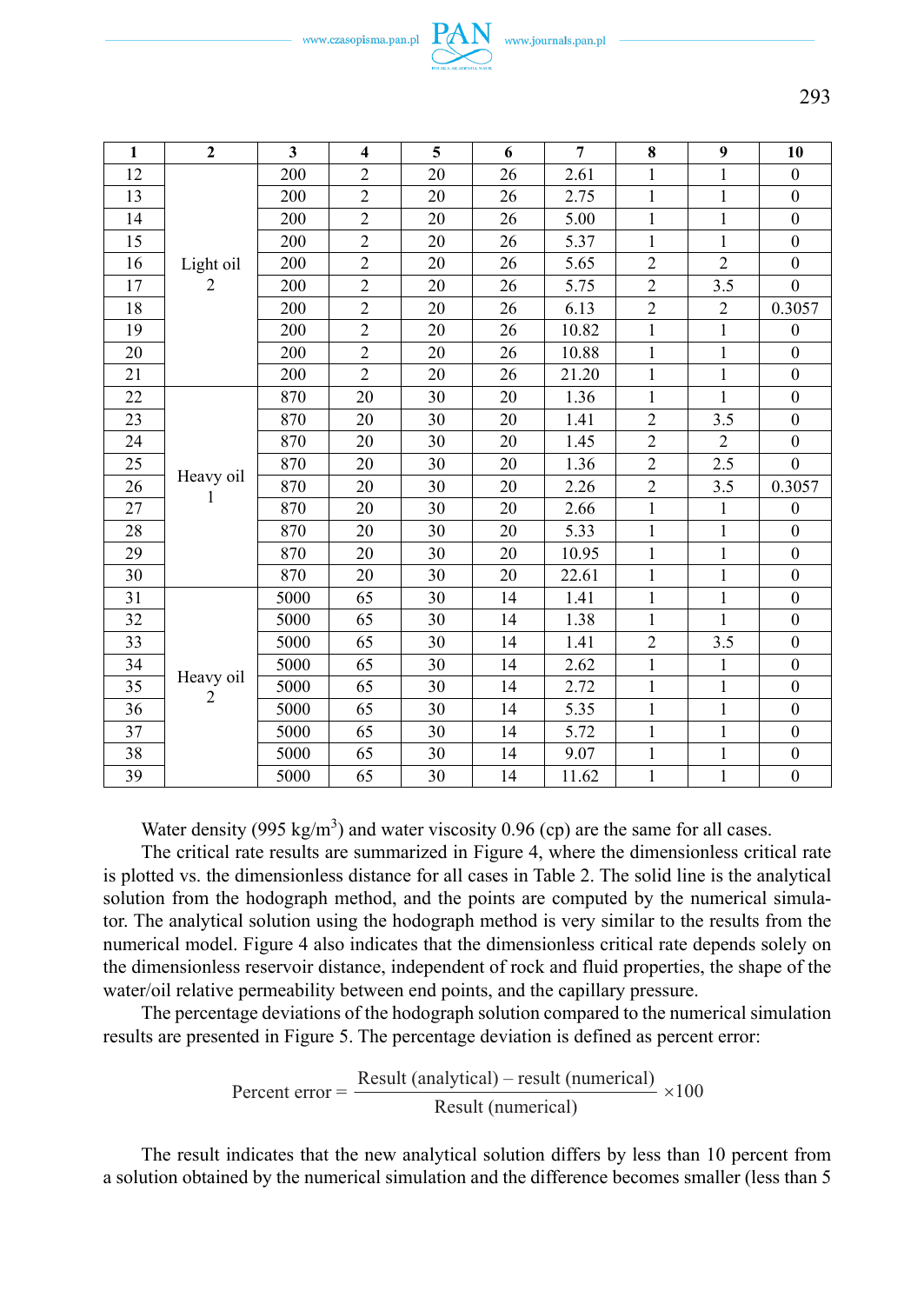www.czasopisma.pan.pl





Dimensionless reservoir extent,  $x_{\text{on}}$ 

Fig. 4. Critical rate comparisons between analytical solution and numerical simulation



Fig. 5. The percentage deviations

percent) when the dimensionless drainage distance approaches realistic values  $(x_{eD} > 5)$ . We can conclude that the new analytical solution matches the numerical simulation. The critical rate may be determined within 10 percent accuracy through this new analytical model.

A second validation was performed by comparing the new analytical results, derived in this work to the existing analytical solutions (Giger, 1989; Chaperon, 1986; McCarthy, 1993), and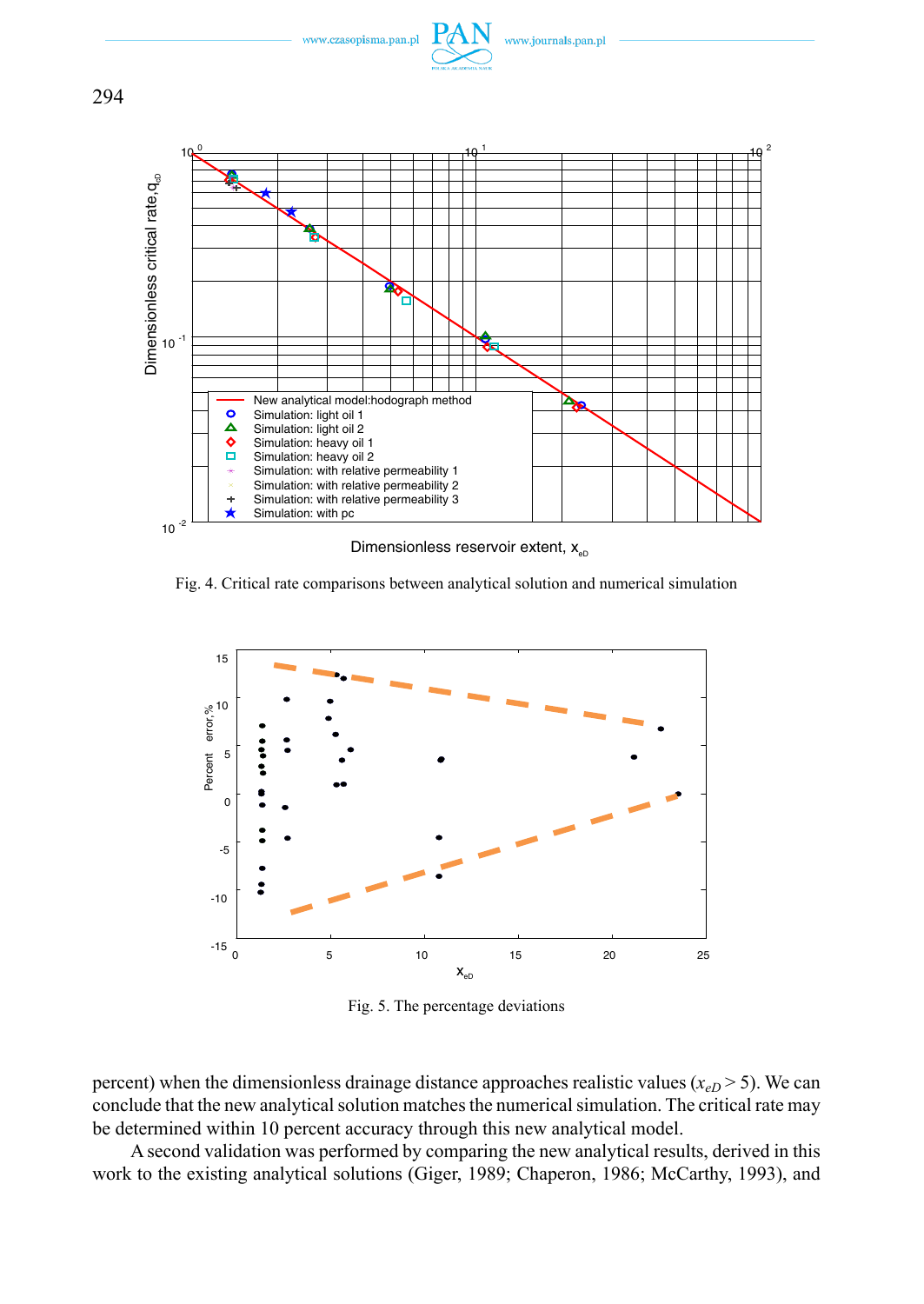

simulation results published by Dikken (1990). As shown in Figure 6, Giger and McCarthy's model are closely matched (less than 5 percent) with only a slight discrepancy at a small dimensionless reservoir distance when compared to the analytical solution of the new model. The main advantage of the new analytical solution is a removal of the physical inconsistencies in the other models. The new model has fewer restrictions and is more general than other models. The new analytical solution is within 5 percent of the critical rates estimated in Dikken's simulations. It also shows that Chaperon's model provides a higher critical rate than other models. The differences are caused by neglecting shrinkage of the oil zone caused by the crest, therefore ignoring the effect of the crest on the flow restrictions. Without considering the crest shape, Chaperon's model can lead to an overestimation of the critical rate by up to 70 percent.



Fig. 6. Critical rate comparisons with existing models

# **4. Conclusions**

- The new analytical model of critical rate based on the hodograph method is more accurate than the published solutions as it considers the presence of the crest shape. The theoretical model shows a good agreement with the numerical results, with a error less than 20 percent, indicating it effectiveness to predict critical rate in horizontal well.
- The dimensionless critical rate depends solely on the dimensionless reservoir distance, independent of rock and fluid properties, the shape of the water/oil relative permeability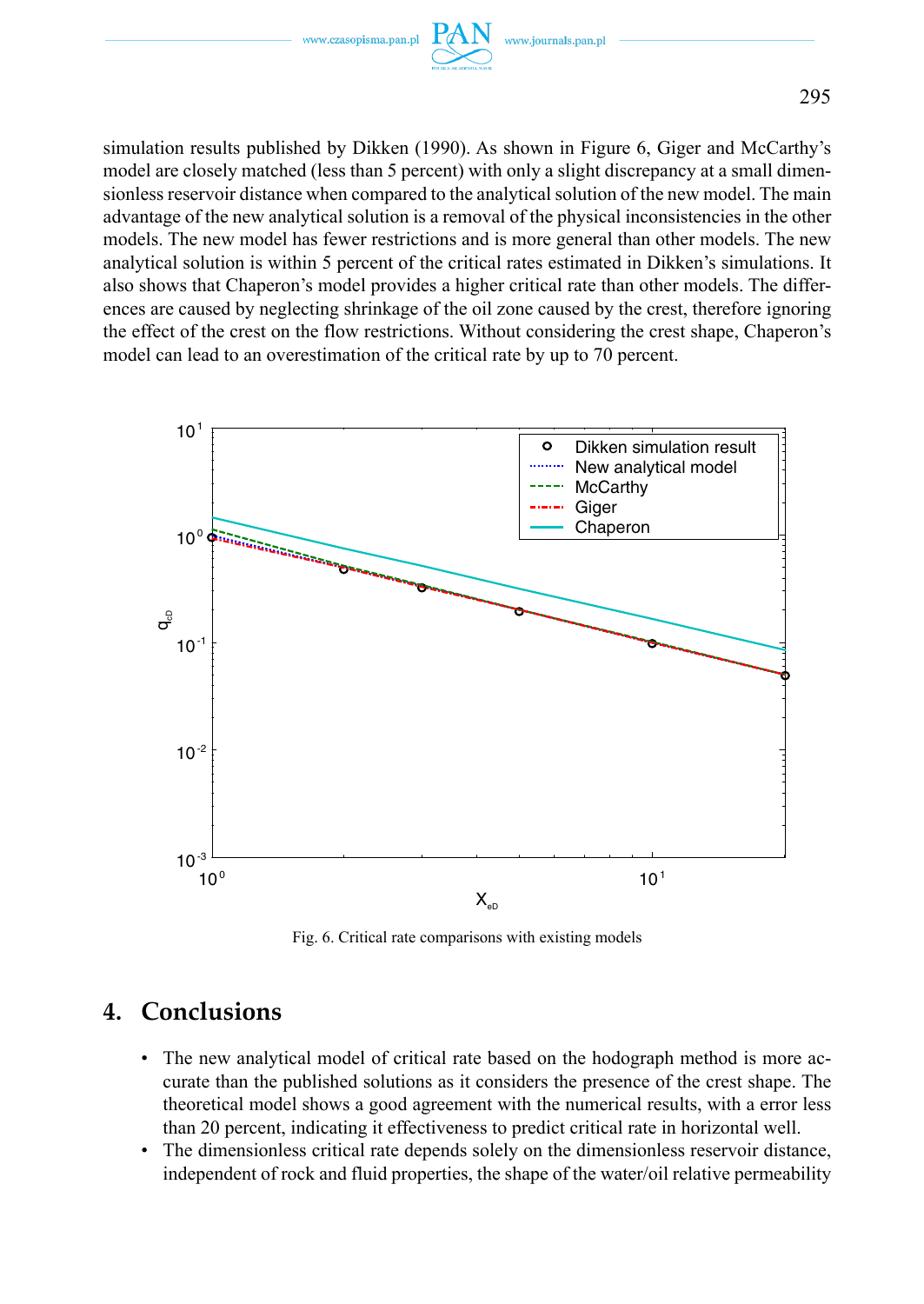between end points, and the capillary pressure. The relationship is linear with the (-1) slope on a log-log scale.

• Neglecting the influence of the crest shape on the flow restriction would lead to overestimate the critical rate up to 70 percent.

### **Acknowledgements**

The authors wish to thank The Craft & Hawkins Department of Petroleum Engineering in Louisiana State University, National Natural Science Foundation of China (No. 51204192) and Since Foundation of China University of Petroleum, Beijing (No. YJRC201329) for supporting this work

### **References**

- Bear J., Dagan G., 1964. *Some Exact Solutions of Interface Problems by Means of the Hodograph Method*. J. Geophys. Res. 69(8): 1563-1572.
- Chaperon I., 1986. *Theoretical Study of Coning Toward Horizontal and Vertical Wells in Anisotropic Formations: Subcritical and Critical Rates*. Paper SPE 15377, SPE Annual Technical Conference and Exhibition, New Orleans, Louisiana, October 5-8.
- Dikken B.J., 1990. *Pressure Drop in Horizontal Wells and Its Effect on Production Performance*. SPE Journal of Petroleum Technology 42(11): 1426-1433.
- Efros D.A., 1963. *Study of multiphase flows in porous media*. Gastoptexizda, Leningrad.
- Giger F.M., 1989. *Analytic Two-Dimensional Models of Water Cresting Before Breakthrough for Horizontal Wells*. SPE Reservoir Engineering 4(4): 409-416.
- Mattax C.C., Dalton R.L., 1990. *Reservoir simulation*. Monograph Vol. 13, Society of Petroleum.

McCarthy J.F., 1993. *Improved model of water cresting*. The ANZIAM Journal 35(02): 207-222.

Muskat M., Wycokoff R.D., 1935. *An Approximate Theory of Water-coning in Oil Production*. Trans. AIME 114: 144-163.

*Received: 08 October 2012*

#### **APPENDIX A**

### **DERIVATION OF CRITICAL RATE IN HORIZONTAL WELL USING HODOGRAPH METHOD**

Bear and Dagan (1964) used this method to solve the water cresting problem in an infinitely large reservoir. Their detailed description of how they applied this hodograph method to the specific cases will be reviewed in this section.

Assumptions:

- Oil reservoir is homogeneous and isotropic.
- Oil is incompressible and shows a steady state flow condition.
- Sharp interface between oil and water exists.
- Friction loss along the wellbore and end point effect are negligible.

The physical plane is shown as Figure A-1.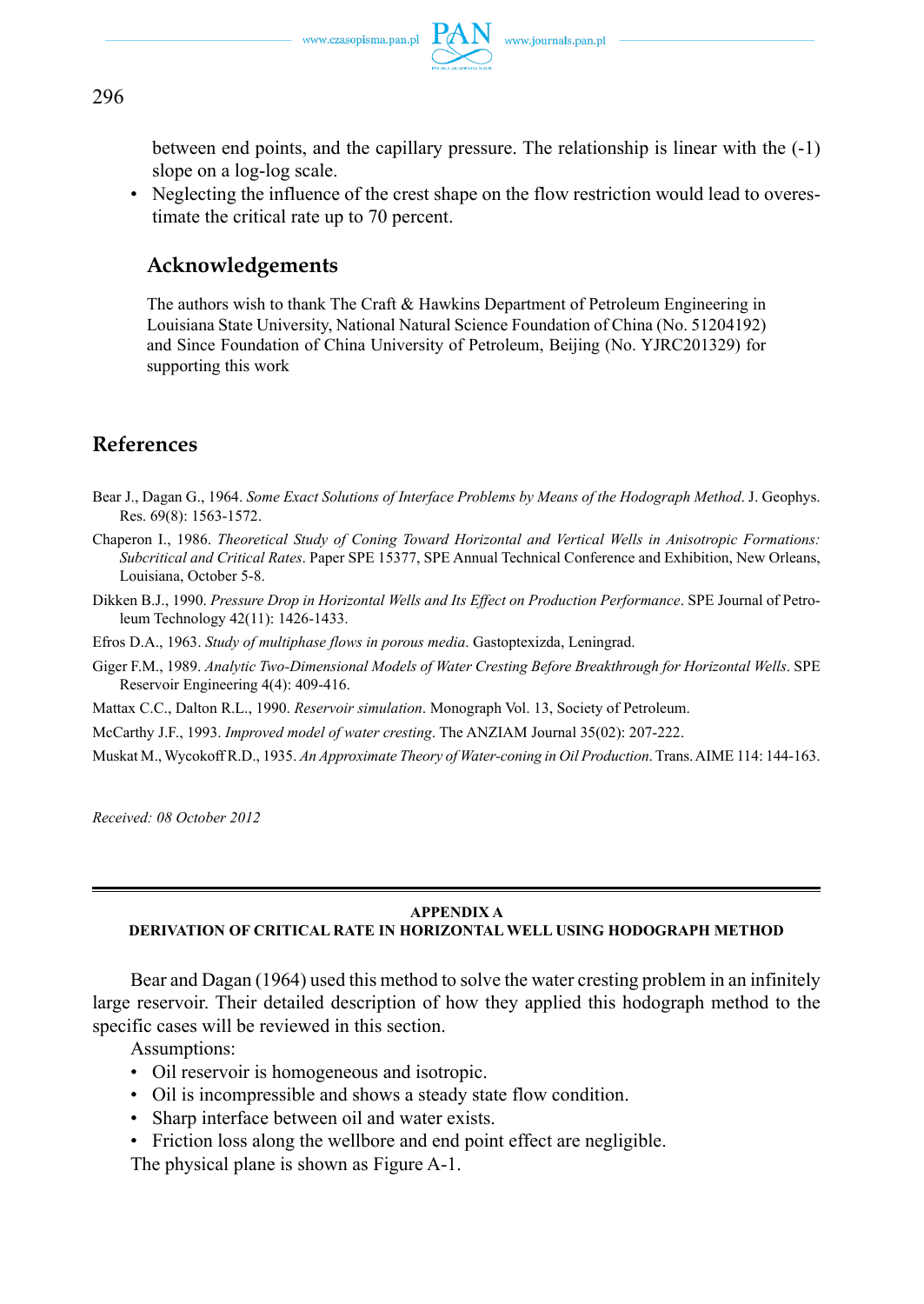

Due to the symmetrical shape of the crest, it is sufficient to analyze the region FAGF, where A is the drain. The flow region is bounded by no flow boundary AF and free surface GF. The mapping of the flow domain FAGF onto the hodograph plane is shown in Figure A-2.





Fig. A-2. Hodograph plane for flow domain FAGF

Segment AF is a no flow boundary with vertical velocity  $u_z = 0$ , while segment FG, a critical free surface, is represented in the hodograph plane by a circle centered at  $(0, K/2)$  and with radius  $(K/2)$ . The critical crest shape is associated with a maximum water free oil rate which is called critical rate per unit length  $q_c$ . Any rate above the critical rate will lead to water production in the well. Segment GA is a streamline which shows only vertical velocity toward to the well. A is a sink point, with infinite velocity in different directions.

The corresponding complex potential plane is shown in Figure A-3. The physical flow region is bounded by two streamlines, line AGF and line AF in *ζ* plane.



Fig. A-3. Corresponding complex potential plane

The next step is to find the relationship that maps the  $\zeta$  and  $\overline{w}$  planes onto an auxiliary *B* plane, shown in Figure A-4. This can be done by using the Schwarz-Christoffel transformation.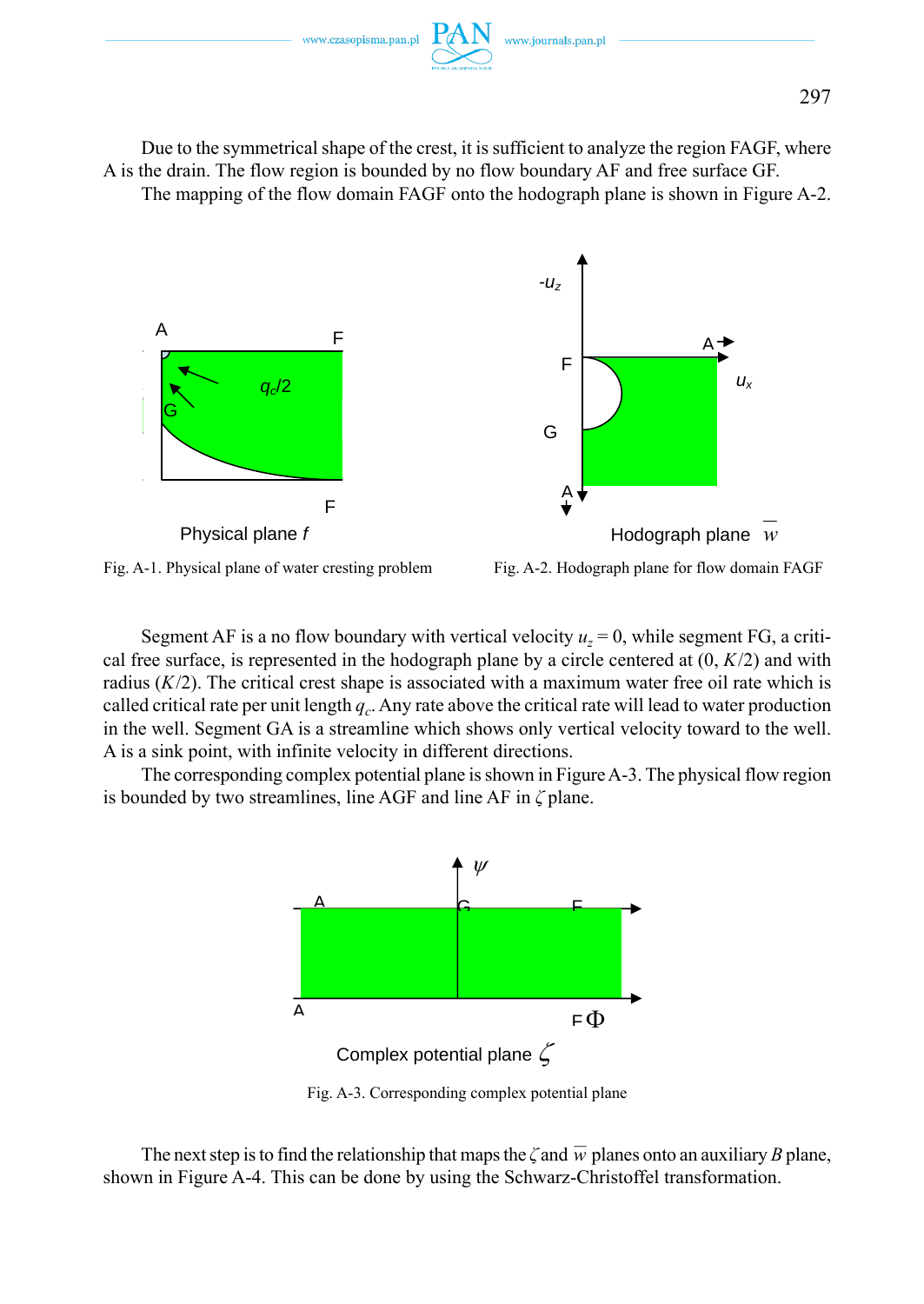

Fig. A-4. The auxiliary B plane

The *ζ* complex potential plane is mapped onto the B plane by using the Schwarz-Christoffel transformation:

$$
\zeta = \frac{q_c}{2\pi} \ln B \tag{A-1}
$$

The  $\overline{w}$  plane is mapped onto the B plane by:

$$
\overline{w} = \frac{K}{\frac{2}{\pi} \arcsinh(\sqrt{B})}
$$
(A-2)

The relationship between the three planes can be expressed as:

$$
\frac{df}{dB} = -\frac{d\zeta}{\overline{w}dB} = -\frac{q_c}{\pi^2 K} \left(\frac{\arcsinh\sqrt{B}}{B}\right)
$$
\n
$$
\int_{FG} df = \int_{FG} -\frac{d\zeta}{\overline{w}dB} dB = \int_{FG} -\frac{q_c}{\pi^2 K} \left(\frac{\arcsinh\sqrt{B}}{B}\right) dB = x + iz \tag{A-3}
$$

Integrating the Equation A-3 along segment FG in B plane yields the following parametric equations for the interface:

$$
x = \frac{2q_c\mu_o}{\pi^2 k_o \Delta \rho g} \int_0^t dt \tanh t
$$
 (A-4)

$$
h_c = -\frac{q_c \mu_o}{\pi k_o \Delta \rho g} \operatorname{lncosh} t \tag{A-5}
$$

where *t* is a parameter and  $0 \le t \le \infty$ .

298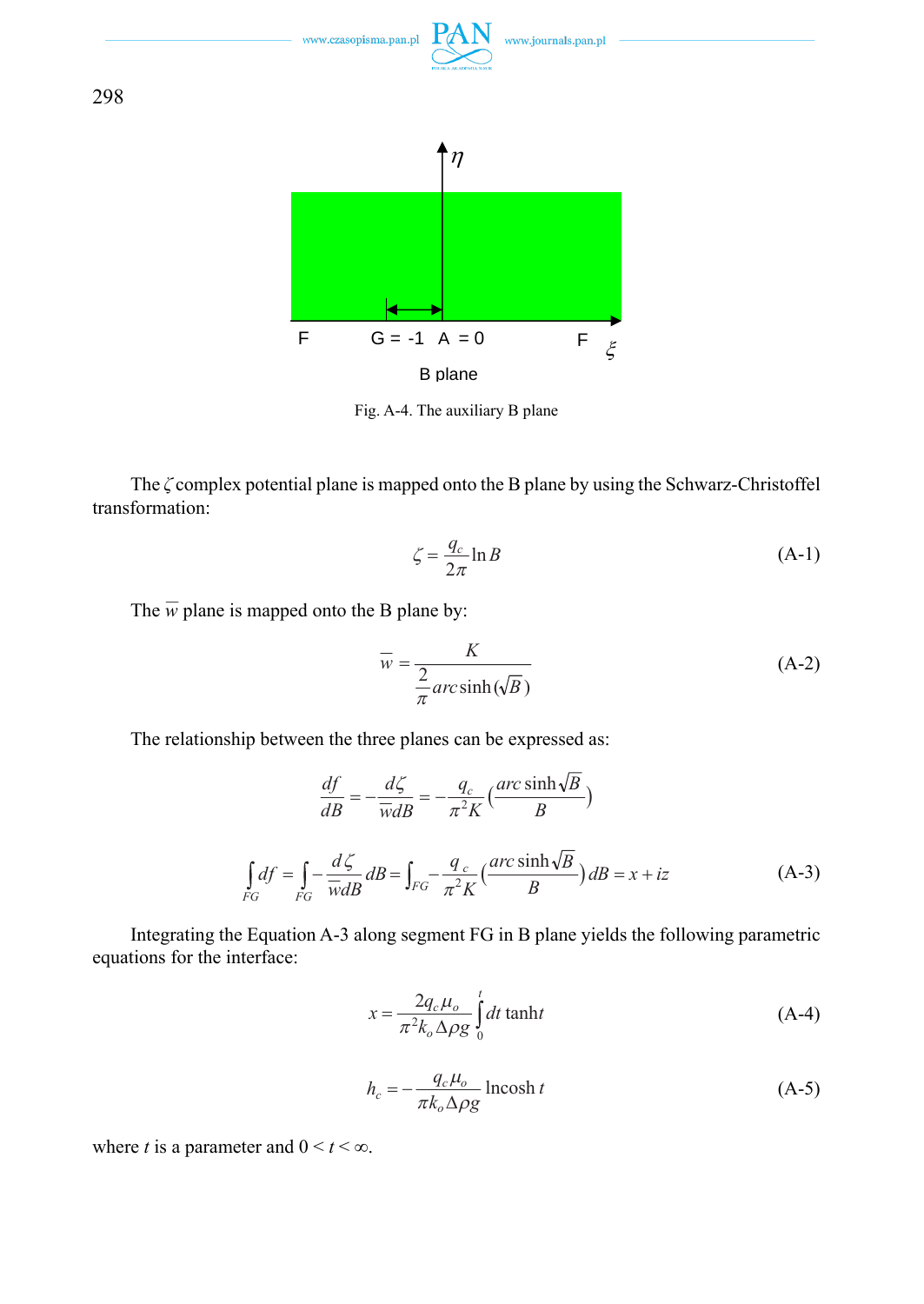www.czasopisma.pan.pl

Equations A-4 and A-5 were presented by Bear and Dagan (1964) to describe the interface equation in a reservoir with infinite thickness and infinite lateral distance. Cone\crest height tends to be infinite based on the equations. Since the solution is only restricted to the infinite reservoir case, it is not applicable to the cases where the well is produced from a confined reservoir.

To calculate the critical rate and crest shape in a reservoir with oil zone thickness  $h_0$  and an outer boundary extent  $x_e$  as shown in Figure A-5, two constraint conditions must be introduced and combined with the parametric equations given by Bear and Dagan. The two constraint conditions are:



Fig. A-5. Cross-section schematic of water cresting in a horizontal well

$$
h_c + b = h_o \tag{A-6}
$$

$$
x = x_e \tag{A-7}
$$

where:  $h_c$  is the critical crest height; *b* is the distance between the apex of the crest to the well (Figure A-5).

To determine *b*, in the *B* plane, we integrate Equations A-8 and A-9

$$
\int_{GA} df = \int_{GA} -\frac{d\zeta}{\overline{w}dB} dB = \int_{GA} -\frac{q_c}{\pi^2 K} \left(\frac{arc(\sinh)\sqrt{B}}{B}\right) dB
$$
\n(A-8)

$$
\int_{B=-1}^{B=0} -\frac{q_c\mu_o}{\pi^2 k_o (\rho_w - \rho_o)g} \left(\frac{arc(\sinh)\sqrt{B}}{B}\right) dB = x + ib \tag{A-9}
$$

The integration gives,

$$
\frac{bk_o(\rho_w - \rho_o)g}{\mu_o q_c} = \frac{1}{\pi} \ln 2 = 0.221
$$
 (A-10)

Where *b* is expressed as :

$$
b = \frac{q_c \mu_o}{k_o(\rho_w - \rho_o)g\pi} \ln 2
$$
 (A-11)